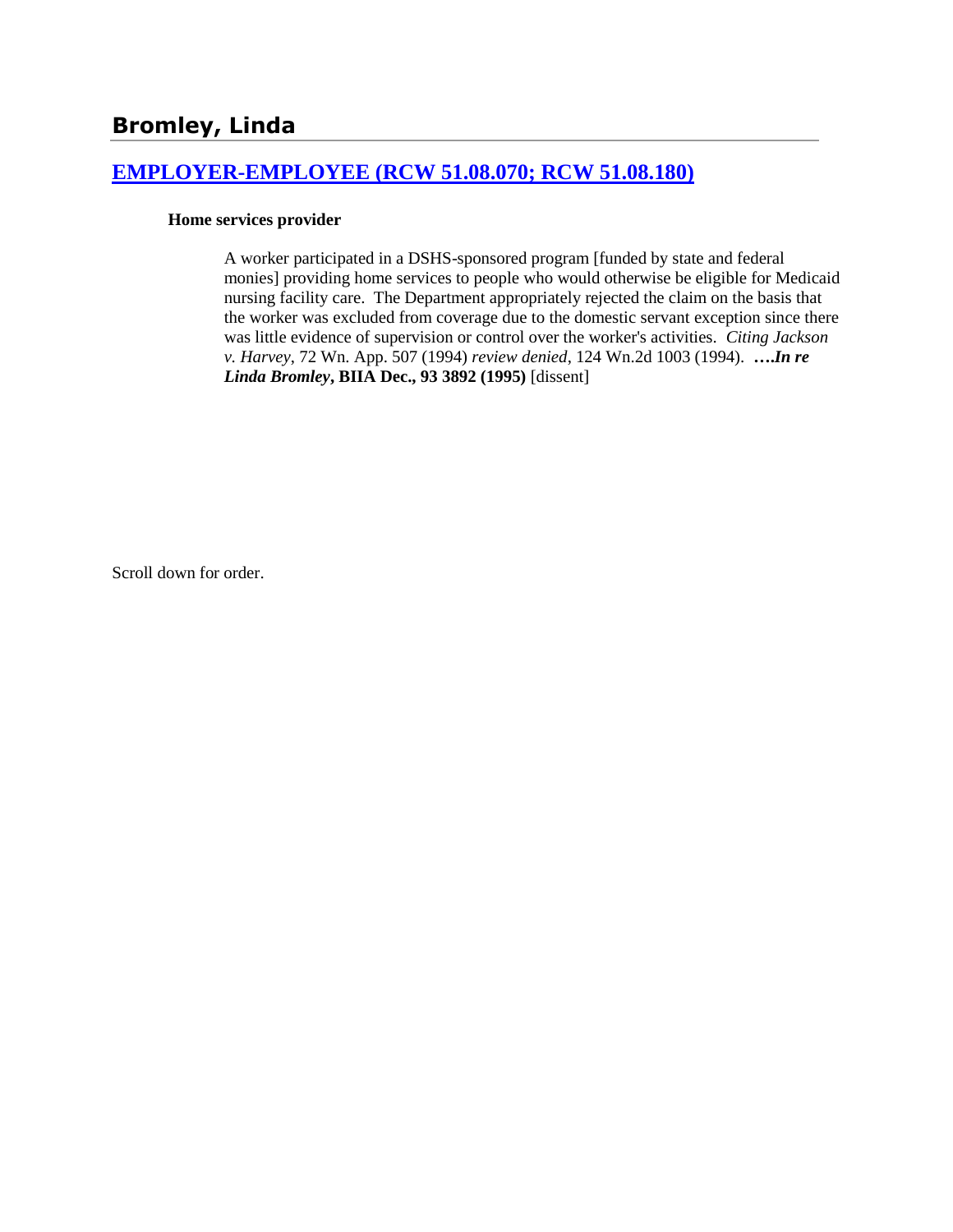## **BEFORE THE BOARD OF INDUSTRIAL INSURANCE APPEALS STATE OF WASHINGTON**

**)**

**IN RE: LINDA J. BROMLEY ) DOCKET NOS. 93 3892 & 93 5100**

**CLAIM NO. N-071072 ) DECISION AND ORDER**

APPEARANCES:

Claimant, Linda J. Bromley, by The Law Offices of Robert A. Simeone, per Robert A. Simeone

Employer, Green Hill School, Department of Social and Health Services, by The Office of the Attorney General, per Dana Marie Reid, Assistant

Department of Labor and Industries, by The Office of the Attorney General, per Jacquelyn R. Findley, Assistant

This proceeding involves two consolidated appeals arising from the same industrial insurance claim.

Docket 93 3892 relates to a Notice of Appeal filed by the claimant, Linda J. Bromley, on August 9, 1993, from a Department of Labor and Industries order dated February 23, 1993, which directed payment of provisional time loss compensation for the period February 11, 1993, through February 22, 1993, inclusive, in the amount of \$237.18, and terminated time loss benefits as paid to February 22, 1993. The August 9, 1993 Notice of Appeal was received by the Department as a protest on April 6, 1993, and forwarded to the Board as a direct appeal on August 9, 1993.

Docket 93 5100 involves a Notice of Appeal filed by the claimant on October 1, 1993 from a Department order dated February 24, 1993, which rejected Ms. Bromley's claim filed for the injury of November 9, 1991, pursuant to the provisions of RCW 51.12.020. RCW 51.12.020(1) excludes, from industrial insurance coverage:

> Any person employed as a domestic servant in a private home by an employer who has less than two employees regularly employed forty or more hours a week in such employment.

The February 24, 1993 order further stated that any overpayment of claim benefits through date of this decision is hereby waived by the director. The February 24, 1993 Department order was communicated to the claimant by notice to claimant's counsel on September 27, 1993.

The February 23, 1993 and February 24, 1993 Department orders are affirmed.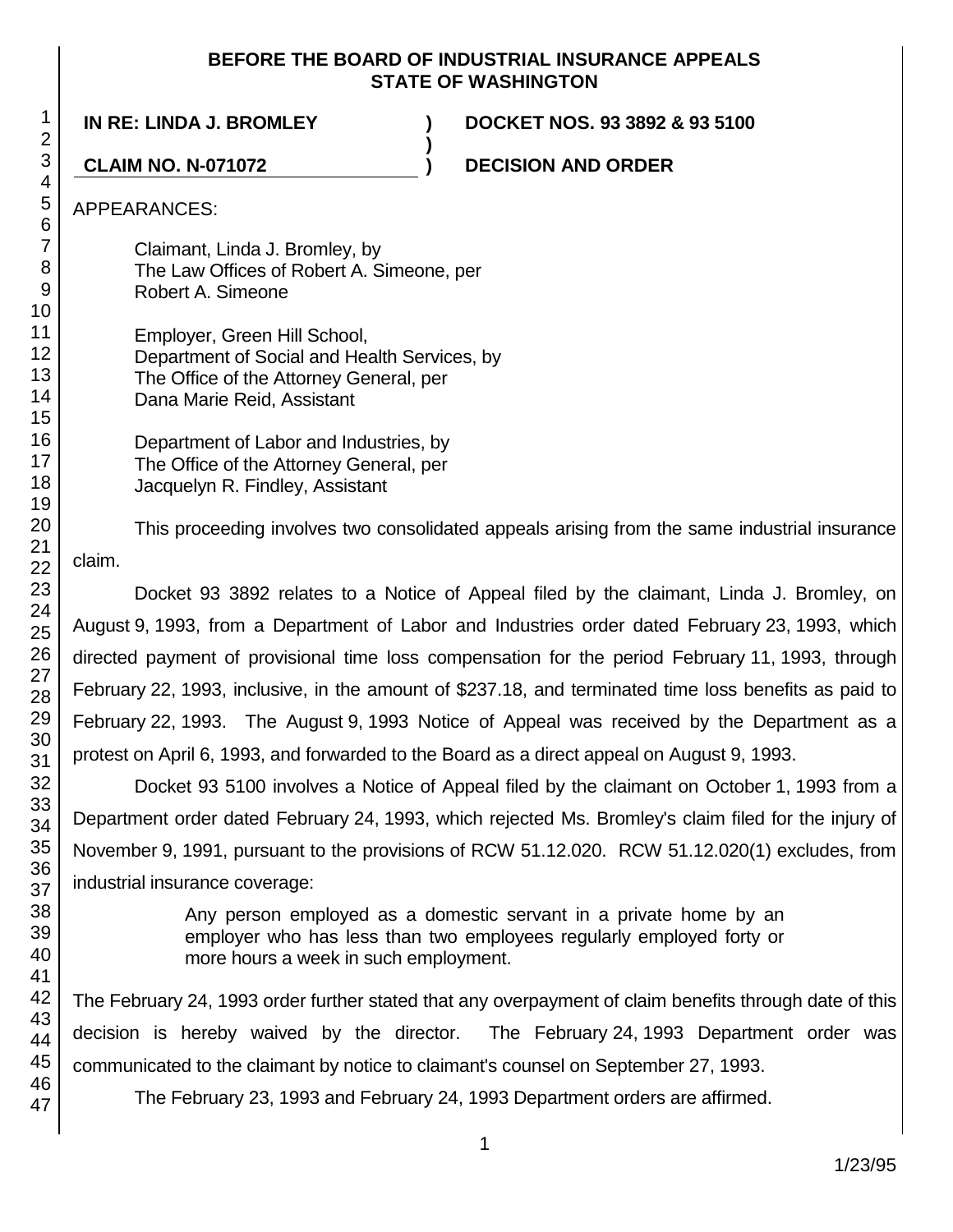# **PROCEDURAL AND EVIDENTIARY MATTERS**

Pursuant to RCW 51.52.104 and RCW 51.52.106, this matter is before the Board for review and decision on a timely Petition for Review filed by the claimant to a Proposed Decision and Order issued on September 9, 1994, which affirmed the February 23, 1993 and February 24, 1993 Department orders.

The Board has reviewed the evidentiary rulings in the record of proceedings and finds that no prejudicial error was committed and these rulings are affirmed.

### **DECISION**

The parties stipulated at conference on January 18, 1994, that the order issued February 23, 1993, should be affirmed if it is determined that the Department was correct in rejecting Ms. Bromley's claim for benefits. Because we affirm the Department's order rejecting the claim, we will not further address the February 23, 1993 Department order (Docket 93 3892).

Although, we agree with our industrial appeals judge that a preponderance of the evidence establishes that Ms. Bromley was not an employee of the Department of Social and Health Services (DSHS), we have granted review in order to more thoroughly discuss the rationale for our decision and coordinate this decision with the decision pending in In re Sylvia J. Booth, Dckt. No. 92 6148.

The Booth appeal and the instant appeal turn on the issue of whether the claimants were, in fact, employees of DSHS and thereby entitled to coverage under the Industrial Insurance Act. In this case, the Department determined that Ms. Bromley was excluded from industrial insurance coverage pursuant to the domestic servant exception of RCW 51.12.020(1). However, the issue litigated was whether Ms. Bromley was an employee of DSHS.

The Community Options Program Entry System (COPES) is a Medicaid program which enables the state to provide home and community based services to people who otherwise would be eligible for Medicaid nursing facility care. The program is funded with a combination of state and federal monies. According to DSHS COPES Program Manager, Mary Lou Pearson, the COPES program does not employ anyone to provide services to entitled recipients. A COPES program recipient (client) may choose to have an individual home care provider or they may choose to have services provided by a contracted home agency. Ms. Pearson testified that the choice of provider is entirely up to the client. This is a federal requirement. The federal government also requires providers to meet certain qualifications, and that payment for services be sent directly to the service providers.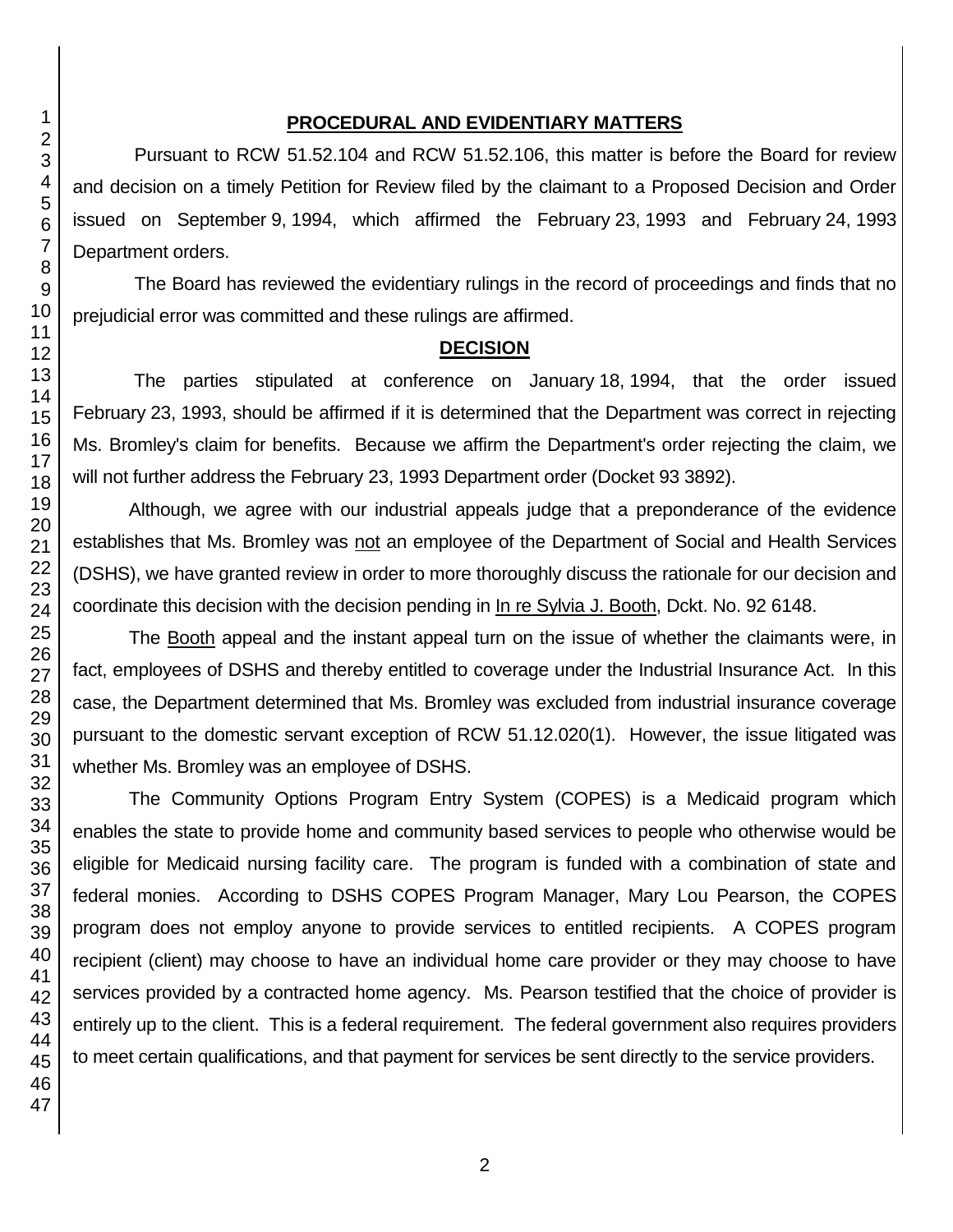Ms. Pearson indicated that DSHS does not make decisions about hiring or firing providers, that such decisions are entirely up to the client. Case management services for COPES clients are contracted out by DSHS to various community agencies. Case managers perform assessments to determine clients' eligibility and care needs. Case managers make in-home visits to clients in order to monitor the effectiveness of service plans and, presumably, providers. All COPES program providers are required to sign a written agreement called a "COPES Individual Personal Care Provider Contract."

Ms. Bromley was required to sign such a contract prior to providing in-home care to Ms. Olive Schlemlein. The contract, admitted as Exhibit 1 to the Board record, indicates, among other things, that the contractor (Ms. Bromley) is not an employee of the Department nor "will she make any claim of right, privilege or benefit which would accrue to a civil service employee under Chapter 41.06 RCW. This includes, but is not limited to, workmen's (sic) compensation coverage, unemployment insurance benefits, social security benefits, or retirement membership or credit." In his Proposed Decision and Order, our industrial appeals judge found that Ms. Bromley was not an employee of DSHS at the time of her injury. Although we agree with our industrial appeals judge regarding this issue, we disagree with our industrial appeals judge that Ms. Bromley's signing of the COPES contract is "almost conclusive" on this issue.

Ms. Bromley first learned about the availability of the COPES position through her husband's employer. She testified it was her understanding that she had to "go through" DSHS to get the job. Ms. Bromley contacted Roger Trapp, the case manager at Rural Resources, the community action agency which coordinated COPES care in the local area. Ms. Schlemlein's children arranged a meeting at the nursing home between them, Ms. Bromley, Mr. Trapp, and Pat Tadlock, DSHS Social Worker III, a COPES program manager. Ms. Bromley's impression was that she was hired by Ms. Tadlock and that Ms. Tadlock had the right to terminate her employment as a COPES worker.

This understanding as to hiring and firing was contested by both Ms. Tadlock and Mr. Trapp who testified that neither Rural Resources nor DSHS played any part in the selection of Ms. Bromley as a COPES provider for Ms. Schlemlein. According to Mr. Trapp he had no authority to hire or to fire, nor did he hear Ms. Tadlock tell Ms. Bromley she was hired or that she had the authority to fire her.

Ms. Tadlock stated her role is merely to explain how the COPES payment system works. DSHS neither solicits nor evaluates providers, and, in this case, Ms. Tadlock did not monitor Ms.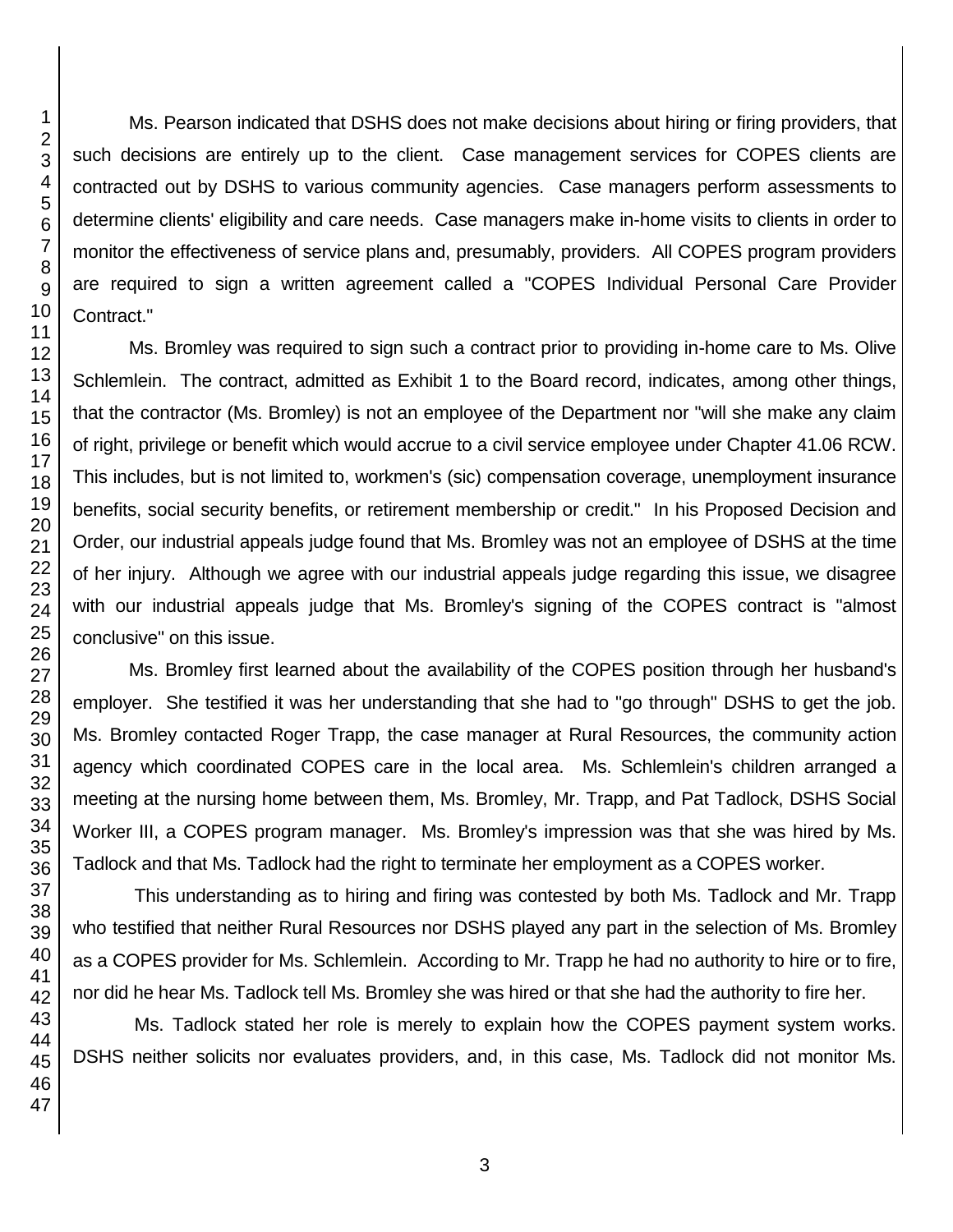Bromley's provision of services. It is the client and the client's family who determine how a provider performs services and whether to hire or terminate a provider.

Shortly after the meeting with Ms. Schlemlein, Ms. Bromley moved into the Schlemlein home and began providing services. Ms. Schlemlein was a 94-year-old semi-invalid. Ms. Bromley indicated that she had very little contact with other family members during the time that she provided services to Ms. Schlemlein, which included preparation of meals, bathing, dressing, transporting, shopping, laundry, general housework, and monitoring medications. Although Ms. Bromley stated that she would call Ms. Tadlock to discuss problems about medications, it is clear from a thorough review of the evidence that there was little, if any, direction given to, or for that matter needed by, Ms. Bromley in carrying out her day-to-day duties.

In her Petition for Review, the claimant argues that Ms. Tadlock, as the Department's agent, exercised a degree of control over Ms. Bromley's work activities consistent with an employer/employee relationship. DSHS contends that it lacks authority to be Ms. Bromley's employer, and, in the alternative, did not exercise control over Ms. Bromley's work activities sufficient for Ms. Bromley to have formed a reasonable belief that she was an employee of DSHS.

The recent case, Jackson v. Harvey, 72 Wn. App. 507 (1994), thoroughly explores the issue of employer/employee relationship in a workers' compensation context similar to the one presented here. The Jackson court held that an employee must consent to employment by an employer exempted from providing coverage under the Act. Jackson, at 509. Here, if Ms. Bromley is found not to be an employee of DSHS, she would be exempt from coverage under the Act, pursuant to RCW 51.12.020(1) which excludes persons employed as domestic servants in private homes by employers with less than two employees. The Jackson court cited Novenson v. Spokane Culvert & Fabricating, Co., 91 Wn.2d 550 (1979) for the proposition that an employment relationship must be entered into mutually by the employer and employee. Novenson, at 553. Further, whether an employment relationship exists is determined, in part, by the extent of control the employer has over the employee's activities. Novenson, at 554. Finally, in the workers' compensation context, the consent of the employee in entering the relationship becomes crucial in ascertaining whether an employment relationship exists. Novenson, at 555.

The Jackson court concluded that an employee who agrees to be employed in employment not subject to statutory insurance benefits must consent to that employment relationship. "Requiring this consent allows the employee an opportunity to make an informed choice about accepting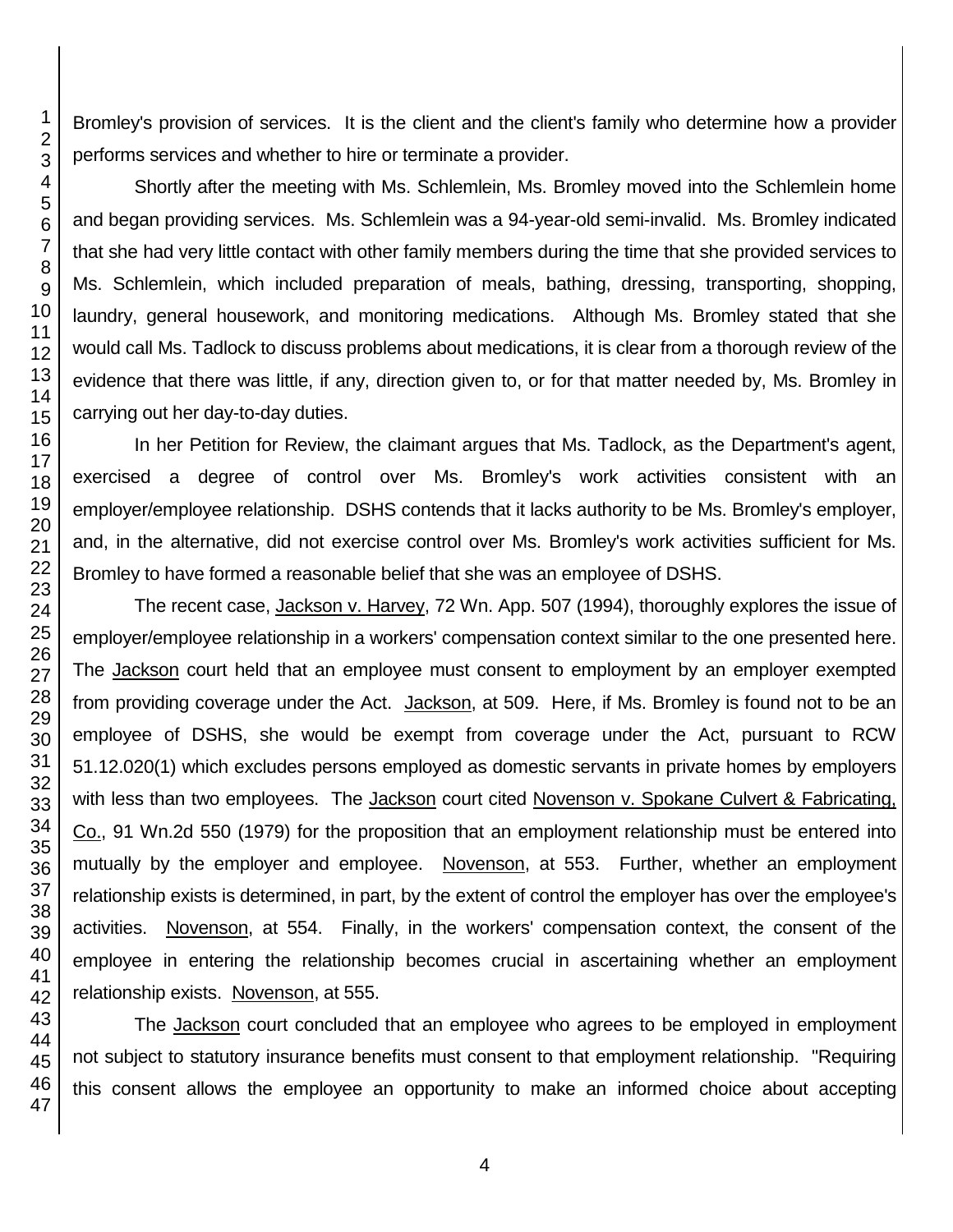employment for which there is no industrial insurance coverage. Thus, the primary focus is properly on the employee's consent to the employment relationship." Jackson, at 518. Deciding that Jackson never consented to employment without industrial insurance coverage, the **Jackson** court found undisputed facts showing that Jackson reasonably believed that he was working for Harvey (in covered employment). Jackson, at 519. The Jackson court stated, at 519:

> We want to emphasize that it is clear from this record and the above facts that Jackson reasonably believed that he worked for Harvey. A worker's bare assertion of belief that he or she worked for this or that employer does not establish an employment relationship. Here, in light of the undisputed facts, any reasonable person in Jackson's position would have believed himself or herself to be working for Harvey. This is an objective determination of the employee's reasonable belief.

Our application of the law as set out in Novenson and Jackson to the facts of this case leads to a conclusion that Ms. Bromley could not reasonably have believed that she was an employee of DSHS. The record reveals that DSHS neither solicited nor hired Ms. Bromley, rather it was Ms. Schlemlein and her family who initiated contact with, and hired, Ms. Bromley.

The agreement signed by Ms. Bromley (Exhibit 1), although not determinative, indicates that Ms. Bromley should have realized that DSHS did not consider her to be their employee. Finally, despite the claimant's strenuous contentions to the contrary, the record contains little evidence of supervision or control exercised by DSHS over Ms. Bromley while she was caring for Ms. Schlemlein.

After consideration of the Proposed Decision and Order, Claimant's Petition for Review, and DSHS's Reply to Claimant's Petition for Review, and a careful review of the entire record before us, we hereby make the following findings of fact and conclusions of law.

# **FINDINGS OF FACT**

1. On December 12, 1991, the Department of Labor and Industries received an application for benefits alleging an industrial injury sustained by the claimant, Linda J. Bromley, on November 9, 1991, while in the employ of the Department of Social and Health Services.

On February 23, 1993, the Department issued an order paying provisional time loss compensation benefits from February 11, 1993 to February 22, 1993, inclusive, in the amount of \$237.18, with time loss benefits terminated on February 22, 1993.

On February 24, 1993, the Department issued an order which rejected a claim filed for the injury of November 9, 1991, pursuant to the provisions of RCW 51.12.020. RCW 51.12.020(1) excludes from industrial insurance coverage: Any person employed as a domestic servant in a private home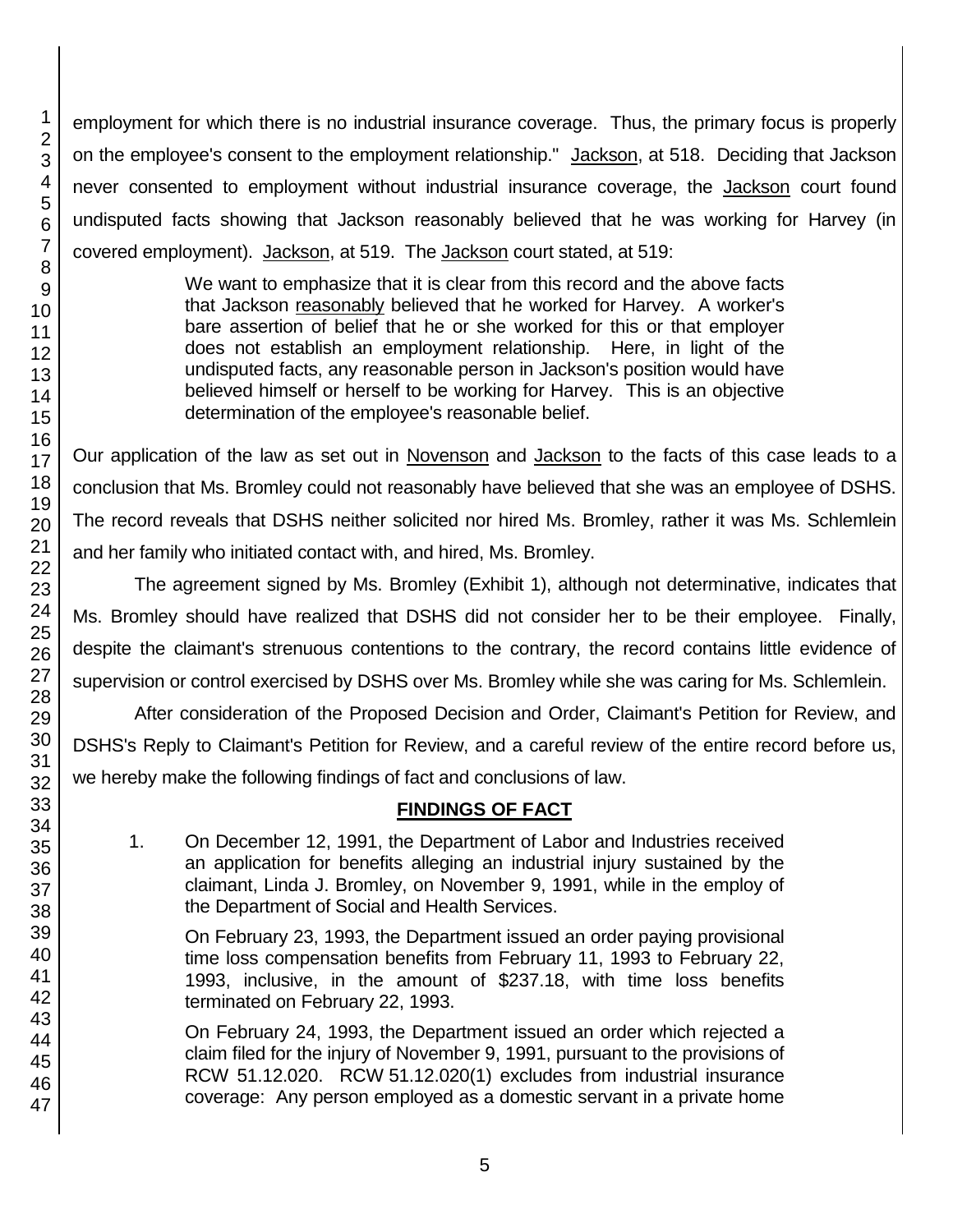by an employer who has less than two employees regularly employed forty or more hours a week in such employment. Any overpayment of claim benefits through the date of the decision was waived by the Director.

On April 6, 1993, the Department received a protest and request for reconsideration filed by claimant's counsel to the order issued February 23, 1993. The protest was forwarded by the Department to the Board of Industrial Insurance Appeals to be adjudicated as a direct appeal.

On August 9, 1993, the Board received the protest to the order issued February 23, 1993, forwarded by the Department to be adjudicated as a direct appeal. On September 3, 1993, the Board issued an order granting the appeal (subject to determination of timeliness), assigning Docket 93 3892 and directing that proceedings be scheduled.

On September 27, 1993, the Department order issued February 24, 1993, was communicated to claimant by notice to her counsel.

On October 1, 1993, the Board received a Notice of Appeal filed on behalf of the claimant from the Department order issued February 24, 1993. On October 13, 1993, the Board issued an order granting the appeal (subject to determination of timeliness), assigning Docket 93 5100 and directing that proceedings be scheduled.

- 2. DSHS did not hire the claimant to provide personal care services under the COPES program. The claimant was hired by the COPES client, Ms. Schlemlein and her family.
- 3. DSHS did not exercise control over Ms. Bromley in her day-to-day activities providing home care to Ms. Schlemlein.
- 4. Ms. Bromley did not have a reasonable belief that she was an employee of DSHS.
- 5. At the time of the injury of November 9, 1991, there was no employer/employee relationship between Linda J. Bromley and the Department of Social and Health Services.

# **CONCLUSIONS OF LAW**

- 1. The Board of Industrial Insurance Appeals has jurisdiction over the parties and the subject matter related to these appeals. The appeals were timely filed as contemplated by RCW 51.52.060.
- 2. On November 9, 1991, no employee/employer relationship existed between the claimant and DSHS as contemplated by Chapter 51.08 RCW and Chapter 51.12 RCW.
- 3. Docket 93 3892: The order of the Department of Labor and Industries dated February 23, 1993, which directed payment of provisional time loss compensation for the period February 11, 1993 through February 22, 1993, inclusive, in the amount of \$237.18 with benefits terminated as paid to February 22, 1993, is correct, and is affirmed.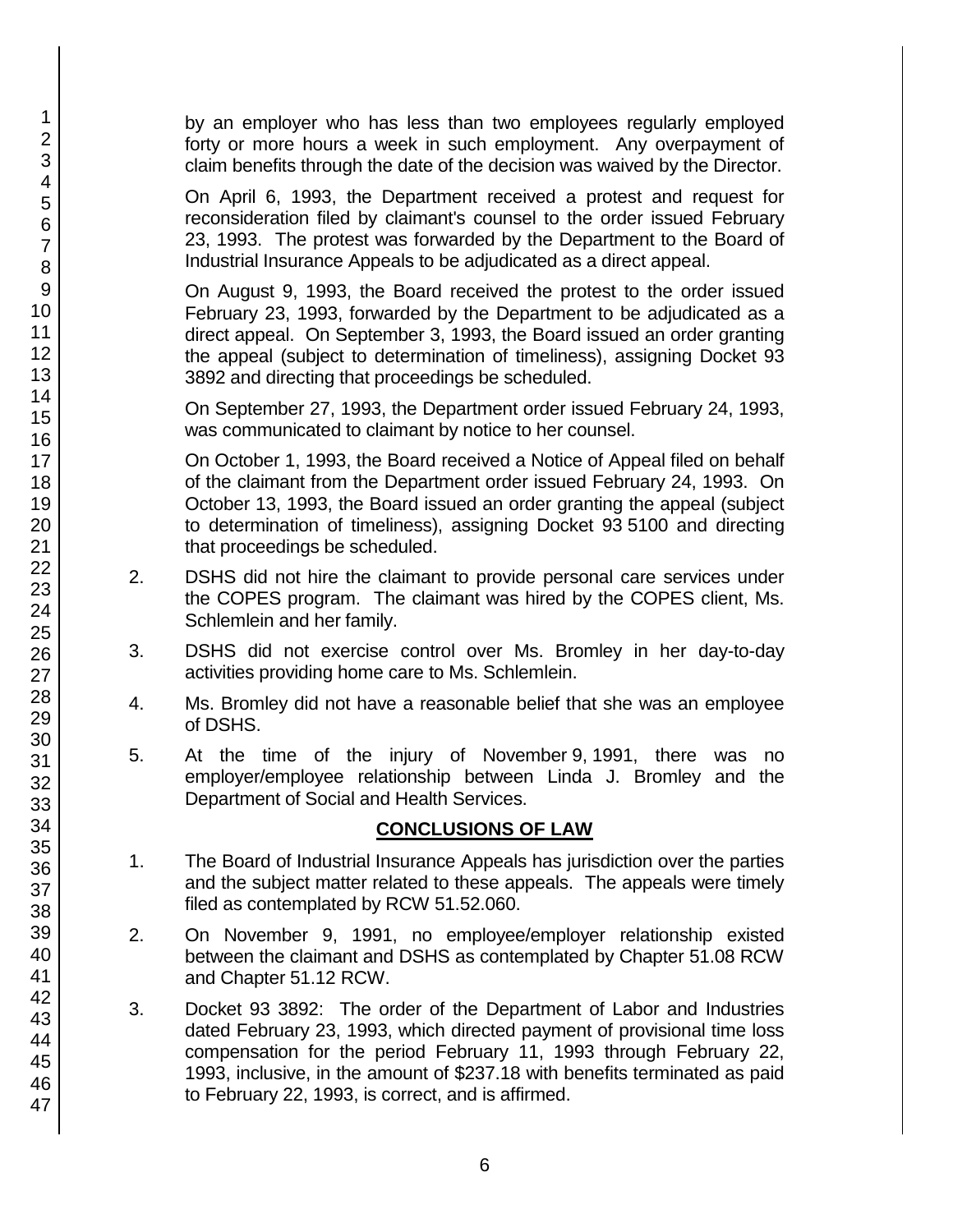Docket 93 5100: The order of the Department of Labor and Industries dated February 24, 1993, which rejected a claim filed for injury of November 9, 1991, pursuant to the provisions of RCW 51.12.020, as RCW 51.12.020(1) excludes from industrial insurance coverage:

Any person employed as a domestic servant in a private home by an employer who has less than two employees regularly employed forty or more hours a week in such employment.

Any overpayment of claim benefits through the date of the decision being waived by the Director, is correct, and is affirmed.

It is so ORDERED.

Dated this 23rd day of January, 1995.

#### BOARD OF INDUSTRIAL INSURANCE APPEALS

/s/  $\,$ 

S. FREDERICK FELLER Chairperson

/s/  $\,$ 

FRANK E. FENNERTY, JR. Member

#### **DISSENT**

This is one of two cases currently before the Board in which government reimbursement for personal services provided to disabled or welfare eligible individuals has given rise to assertions of an employer/employee relationship between a provider and the Department of Social and Health Services (DSHS). The other case is In re Sylvia J. Booth, Dckt. 92 6148. In both cases, DSHS lacked authority to hire a worker outside of the provisions of the Public Employment Act, RCW 41.06. In both cases, DSHS acted to monitor publicly funded social service programs. The injured workers provided personal services to individual employers who controlled hiring, firing, the manner and timing of when services were provided, the ultimate number of hours worked and the ultimate rate of pay. DSHS performance regulations governed eligibility for reimbursement, not eligibility for the employment in general. I am concerned that we do not lose sight of the distinction between governmental oversight of social service programs and the exercise of control over individual activities in an employment setting.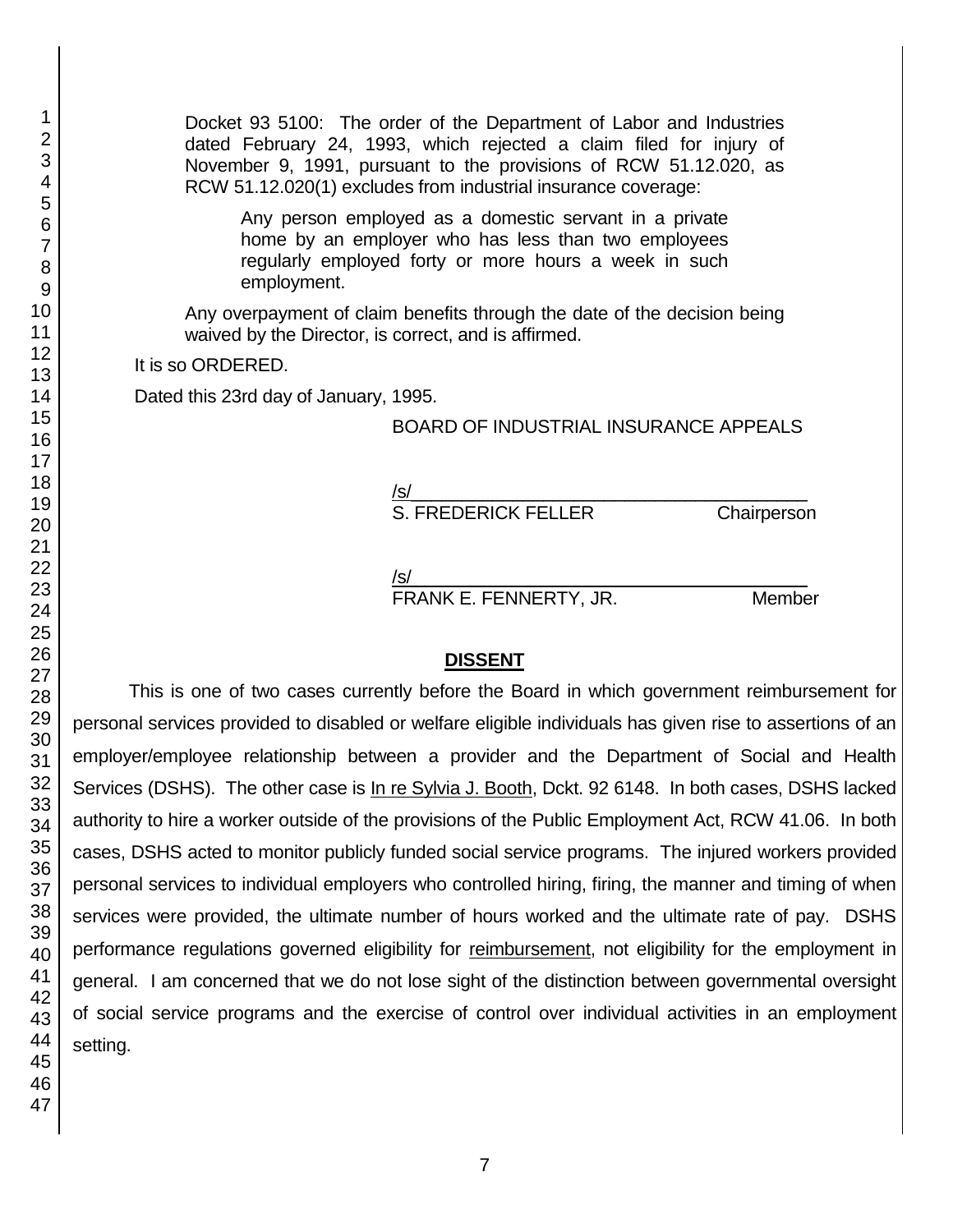While I agree with the outcome of this appeal, the majority's position leaves the door open for a future finding that some individual COPES provider is a DSHS employee based on the individual worker's perception of the situation. I dissent because the majority disregards the provisions of the Public Employment Act and takes an overly broad view of the impact of the decision in Jackson v. Harvey, 72 Wn. App. 507 (1994).

RCW 43.20A.050 provides that the secretary of the Department of Social and Health Services (DSHS) may hire or appoint DSHS employees only to the extent permitted by the state Public Employment Act. That act requires that "all appointments and promotions to positions . . . in the state shall be made on the basis of policies hereinafter specified." RCW 41.06.010. Applicants for employment with the state must demonstrate minimum qualifications for a job classification established by the Department of Personnel or fall within an exemption from the Public Employment Act as enumerated in RCW 41.06.070.

Ms. Bromley claims to have been employed by DSHS as an individual home-care provider. There is no legal job classification for state employment as an individual home-care provider. There is no statutory exemption for such hiring. Neither DSHS nor any employee acting on its behalf had the authority to enter into an employment contract with Ms. Bromley.

Had DSHS or any of its employees extended an offer of employment to Ms. Bromley in disregard of the provisions of the Public Employment Act, such an offer would have exceeded the statutory authority of the agency. Acts which are beyond the specific statutory authority of a government entity are ultra vires and, therefore, void. Chemical Bank v. WPPSS, 102 Wn.2d 874, 910-912 (1984); State v. Adams, 107 Wn.2d 611, 614-615 (1987).

Given that DSHS could not legally establish an employment relationship with the claimant, Ms. Bromley must be seeking equitable relief, asking that DSHS be estopped from denying the existence of such a relationship based on the acts and representations of its employees upon which Ms. Bromley relied.<sup>1</sup> However, under the principle of stare decisis, this Board may provide equitable relief only in cases factually similar to cases which have been passed upon by courts of final jurisdiction. In

l

 Equitable estoppel is available as a remedy only where the following three elements are present: (1) an admission, a statement, or an act inconsistent with a claim afterwards asserted, (2) action by the other party on the faith of such admission, statement or act, and (3) injury to such other party resulting from allowing the first party to contradict or repudiate such admission, statement or act. Saunders v. Lloyds of London, 113 Wn.2d 330, 340 (1989). Every element must be shown by clear, cogent and convincing evidence. Mercer v. State, 48 Wn. App. 496, 500 (1987).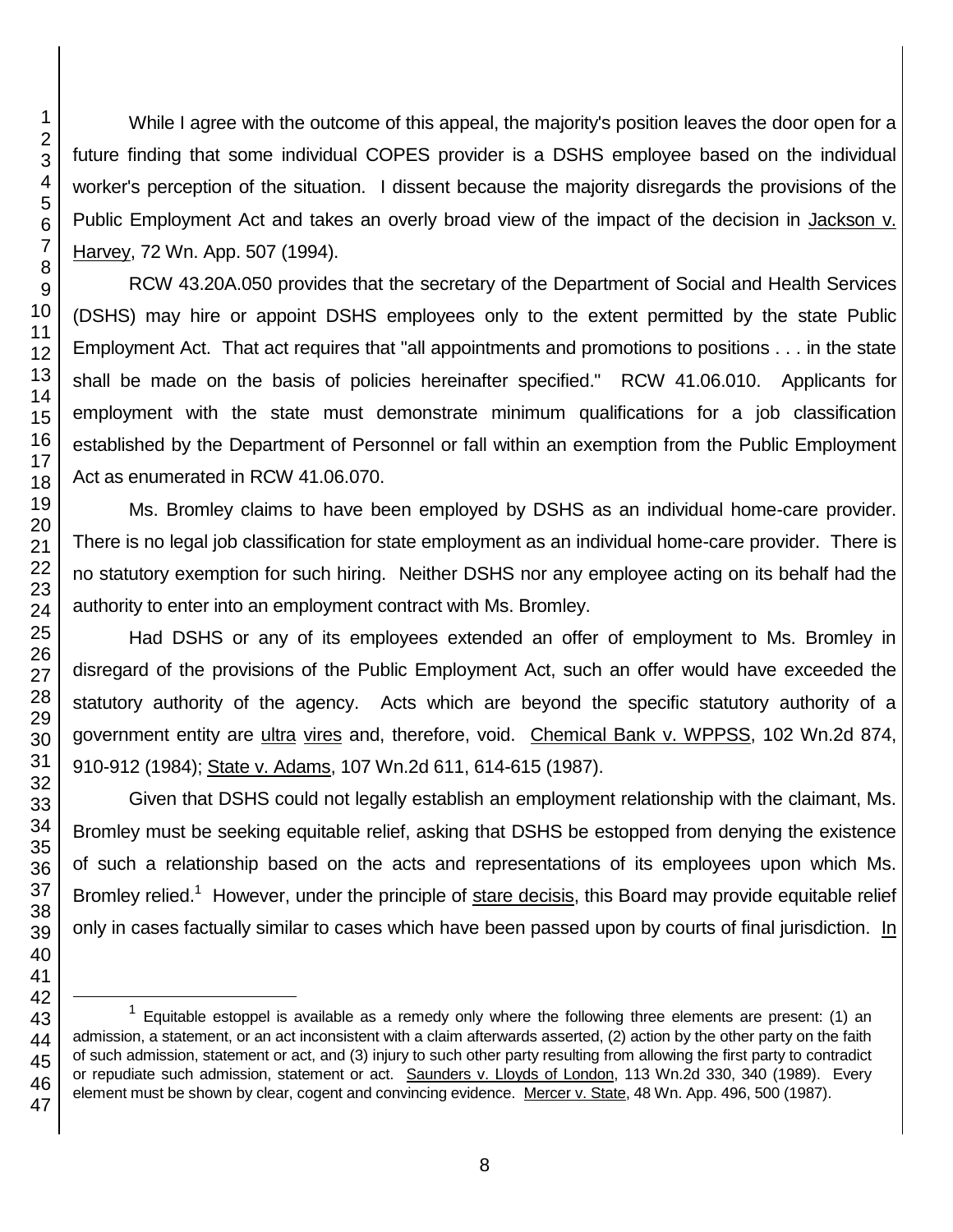re State Roofing & Insulation, Inc., BIIA Dec., 89 1770 (1990). As we noted in In re William H. Pingree, Dckt. No. 91 0116 (May 19, 1992):

> State Roofing . . . quite explicitly limits the Board's application of equitable estoppel to cases factually similar to cases which have been passed upon by courts of final jurisdiction. Under those circumstances, the Board can say with reasonable certainty that failure to apply equity at this level would only result in its application at a higher level.

# Pingree, at 5.

I am unaware of any factually similar case compelling us to ignore the dictates of the Public Employment Act in order to establish coverage for a worker under the Industrial Insurance Act.

The elements necessary to establish an employment relationship were set forth in Novenson

v. Spokane Culvert, 91 Wn.2d 550, 553, 588 P.2d 1174 (1979):

[2] For purposes of [workers'] compensation, an employment relationship exists only when: (1) the employer has the right to control the servant's physical conduct in the performance of his duties, and (2) there is consent by the employee to this relationship. Marsland v. Bullitt Co., 71 Wn.2d 343, 428 P.2d 586 (1967); Fisher v. Seattle, 62 Wn.2d 800, 384 P.2d 852 (1963). The right of control is not the single determinative factor in Washington. A mutual agreement must exist between the employee and the employer to establish an employee-employer relationship.

Because of the majority opinion's emphasis on employee consent, I will address that prong of the Novenson test first. The majority asserts that the holding in Jackson requires us to abandon the requirement of mutuality of consent described in Novenson in favor of an emphasis on employee consent. I disagree. I believe that the holding in **Jackson** is specific to the circumstance where an employer claims that a relationship exists and the alleged employee denies it.

I disagree with the majority's conclusion that Ms. Bromley's case is similar to that of the claimant in Jackson. In that case, Jackson was hired by Harvey, to remodel a home. Harvey was related to the homeowner, Cotterill, and Harvey directed Jackson's work at the home. Harvey also employed Jackson at a second job site. On the second job site, Jackson was unquestionably Harvey's employee and subject to coverage under the Industrial Insurance Act. Harvey paid Jackson for both jobs. Only after Jackson was injured at Cotterill's home did the question of covered versus non-covered employment arise. Only after Jackson was injured did Cotterill claim to be his employer. By doing so, Cotterill attempted to preempt any workers' compensation claim against his relative, Harvey, while himself enjoying the protection of RCW 51.12.020, which exempts from coverage any

1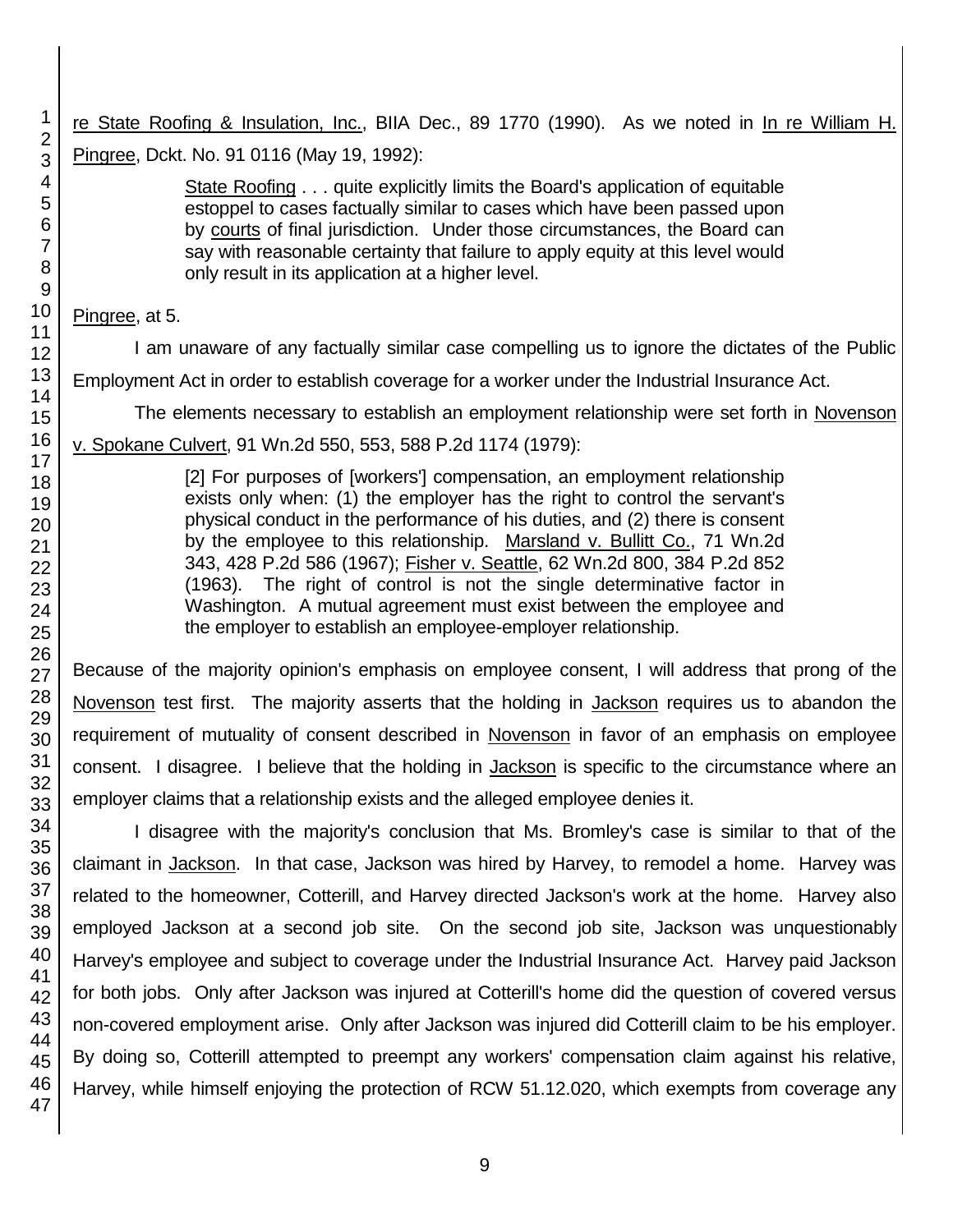person "employed to do . . . repair, remodeling, or similar work about the private home of the employer."

The facts of Jackson are similar to those in Smick v. Burnup & Sims, 35 Wn. App. 276 (1983), in which the appellate court also explored the consent prong of the Novenson test in the context of an employer attempting to impose a relationship on a worker. In that case, Smick made a personal injury claim against Burnup & Sims. Burnup & Sims raised the existence of an employment relationship as a bar to Smick's personal injury action. In Smick, as in Jackson, the court had to look closely at employee consent because the employer's consent was already a matter of record. The employee's state of mind was the only undetermined fact. The court's finding that there was no employee consent to the relationship meant the mutuality required by Novenson did not exist. In Jackson, the question of consent to employment without workers' compensation versus employment with workers' compensation arose only because of the potential employers' active attempts to manipulate the situation to avoid coverage. Jackson could not consent to an employment relationship with Cotterill because he was unaware that Harvey acted in dual capacities in hiring him. Because Jackson's knowledge of the facts was limited, his ability to consent was limited. The necessary mutuality between Jackson and Cotterill did not exist. Harvey's actions controlled the information available to Jackson. He had an admitted employment relationship with Jackson. The court's conclusion that the employment relationship extended to the work which Jackson performed on the Cotterill home was appropriate to that particular set of facts. The Jackson court stated, at 519:

> We want to emphasize that it is clear from this record and the above facts that Jackson reasonably believed that he worked for Harvey. A worker's bare assertion of belief that he or she worked for this or that employer does not establish an employment relationship.

> Here, in light of the undisputed facts, any reasonable person in Jackson's position would have believed himself or herself to be working for Harvey. This is an objective determination of the employee's reasonable belief.

To extend the decision in Jackson beyond its peculiar fact setting, as the majority opinion in this case does, improperly makes employee consent the controlling factor even where there is no attempt to force the relationship on an unwilling worker. In the case of DSHS, the majority opinion would elevate employee consent to a higher level than the putative employer's legal authority to enter into an employment contract. This is completely at odds with the spirit and language of Novenson, which requires the finder of fact to look to the intent of both parties in determining the existence of an employment relationship.